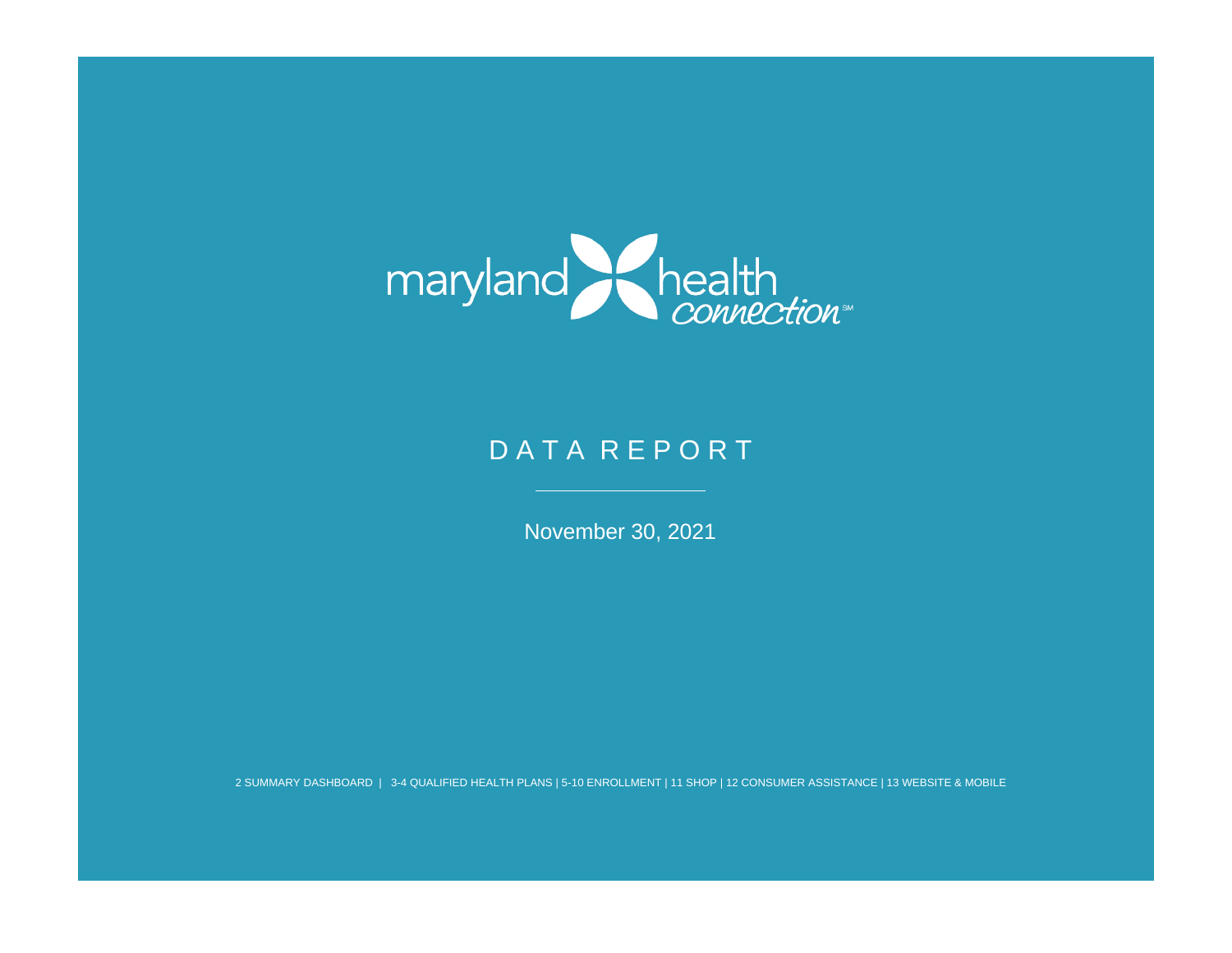#### S U M M A R Y D A S H B O A R D

QHPs are measured since Nov. 1 when enrollment began for 2022. Medicaid enrollments, which continue year-round, are as of report cover date.

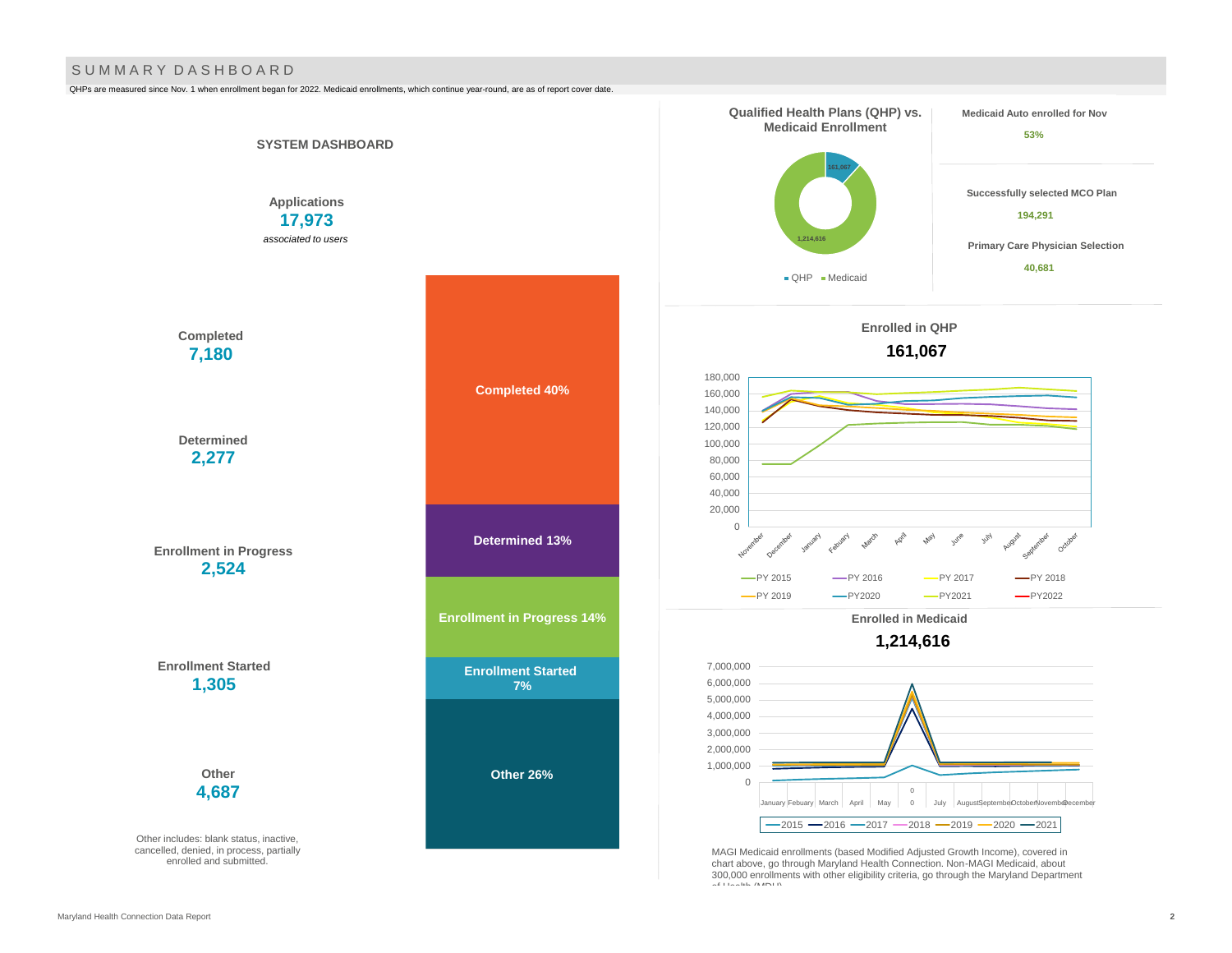#### QUALIFIED HEALTH PLANS DASHBOARD

Period is from start of open enrollment Nov. 1 to the end date on report cover.

2021 2022



#### **QHP Enrollment by Household Income and Metal Level**



\*\*Enrollees who did not submit household income information and thus were not eligible for financial help.

Household income eligibility based on percentages above the Federal Poverty Level, defined as \$12,140 for an individual and \$25,100 for a family of four.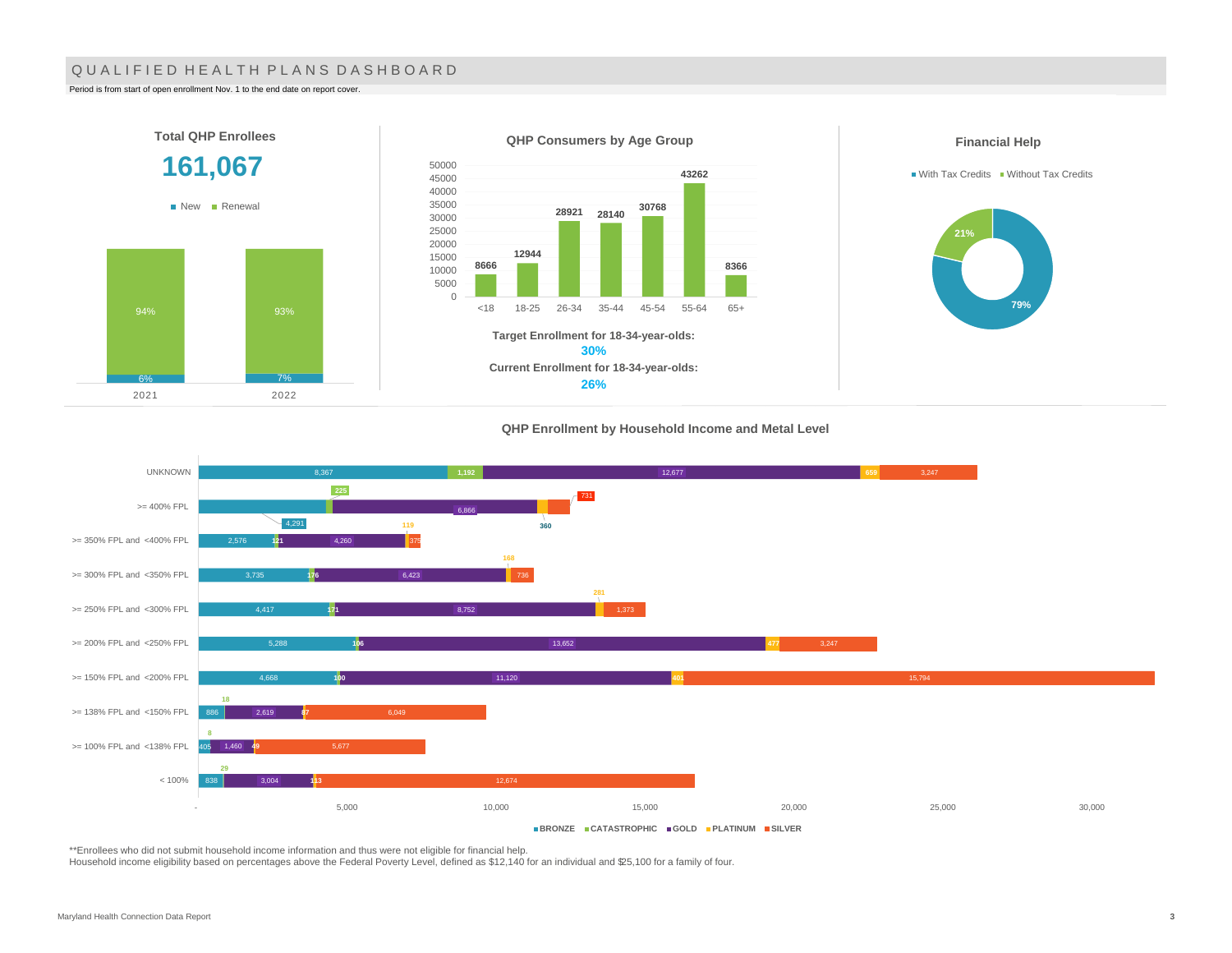#### Q U A L I F I E D H E A L T H P L A N S S E L E C T I O N S

Period is from start of open enrollment Nov. 1 to the end date on report cover.



#### **Enrollment by Plan Choice**

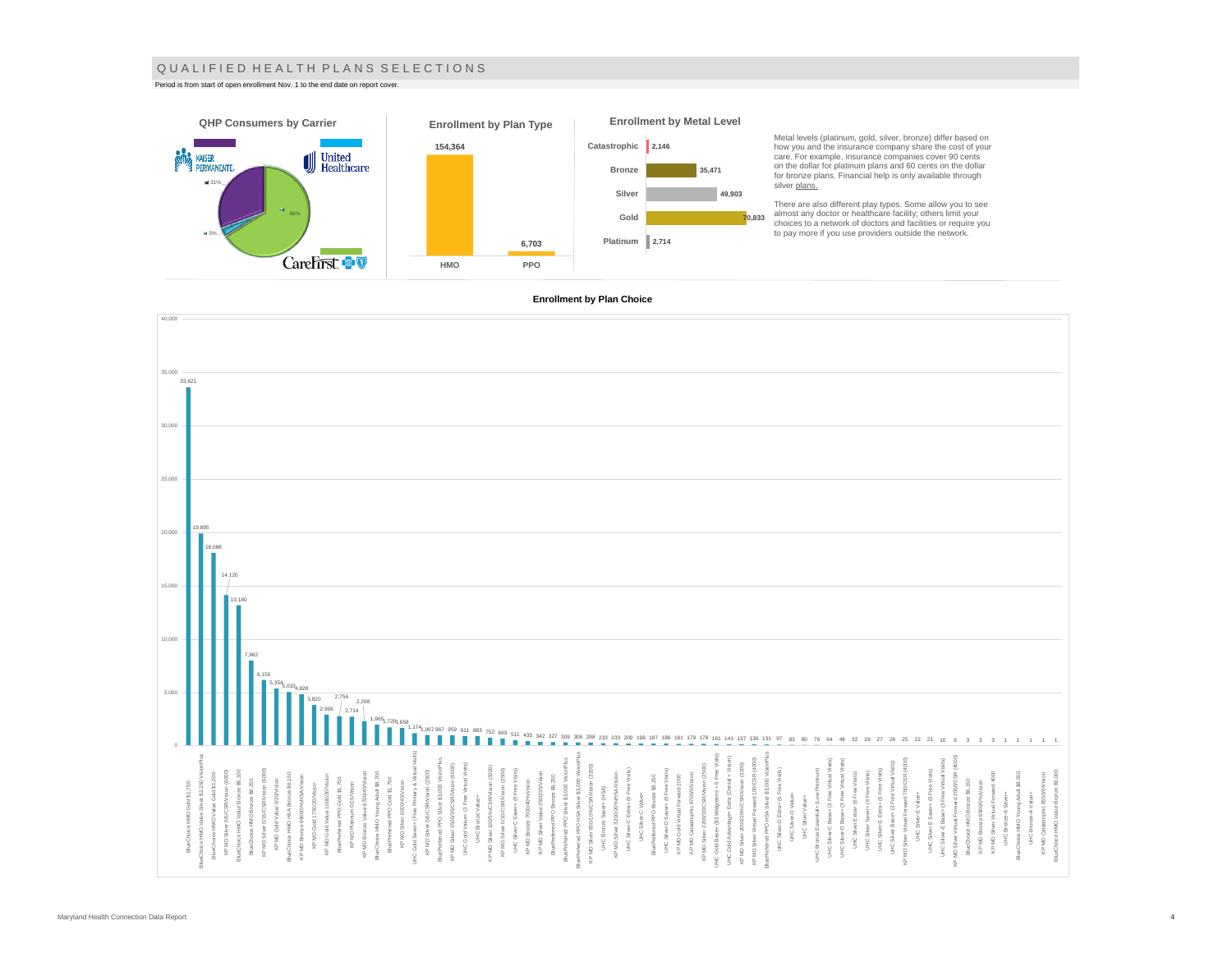## ENROLLMENT DISTRIBUTION BY COUNTY

Period is from start of open enrollment Nov. 1 to the end date on report cover.



"Other" enrollees may include dependents living out of state and residents of border counties whose mailing addresses may be in the ZIP code of a neighboring state.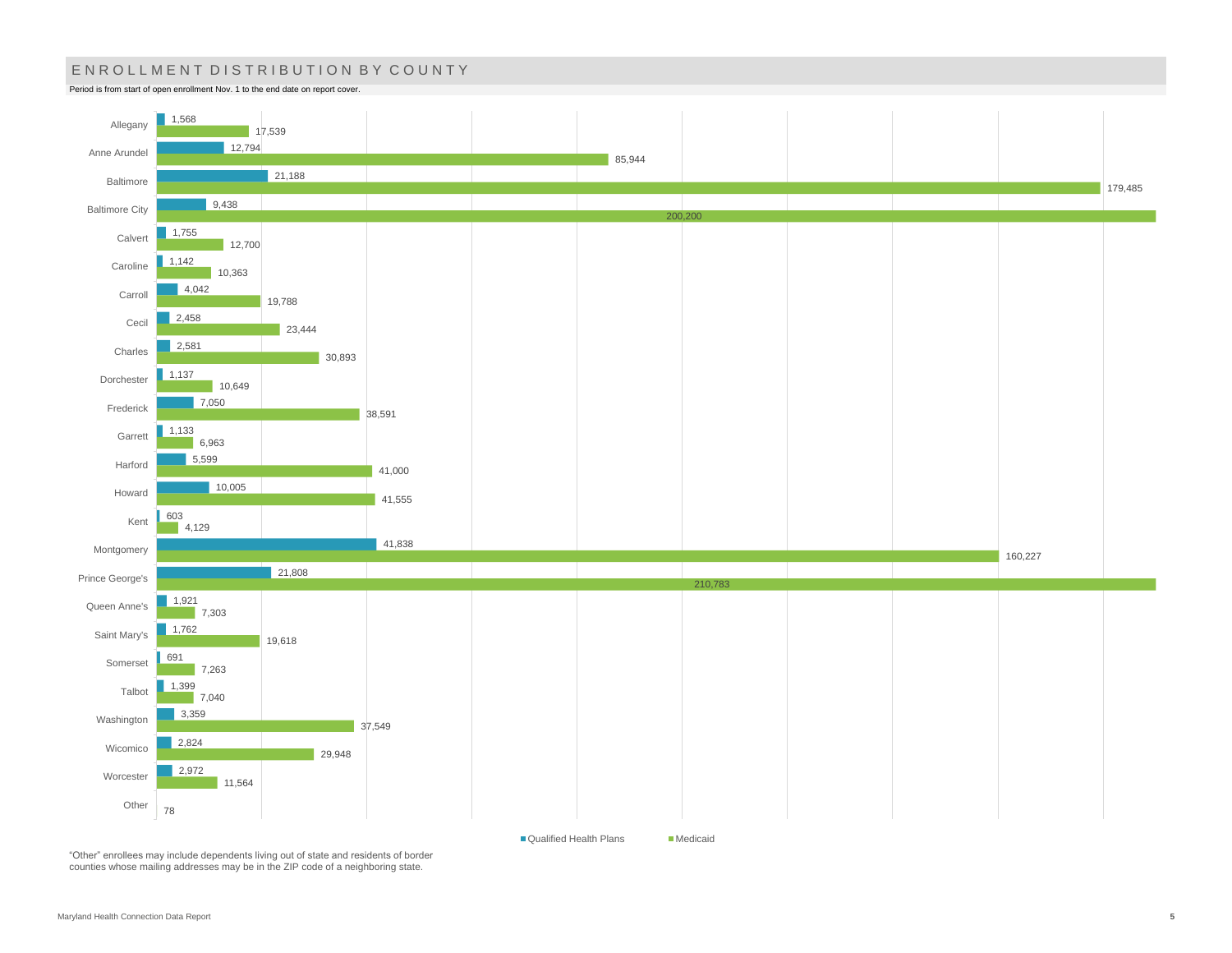### Q U A L I F I E D H E A L T H P L A N S B Y C O U N T Y

Change compares period beginning with start of open enrollment Nov. 1 and ending on end date on the report cover with comparable time frame a year earlier (closest date available +/- 3 days).

**Percent Enrollment Comparison by Month** 



County lines include bodies of water.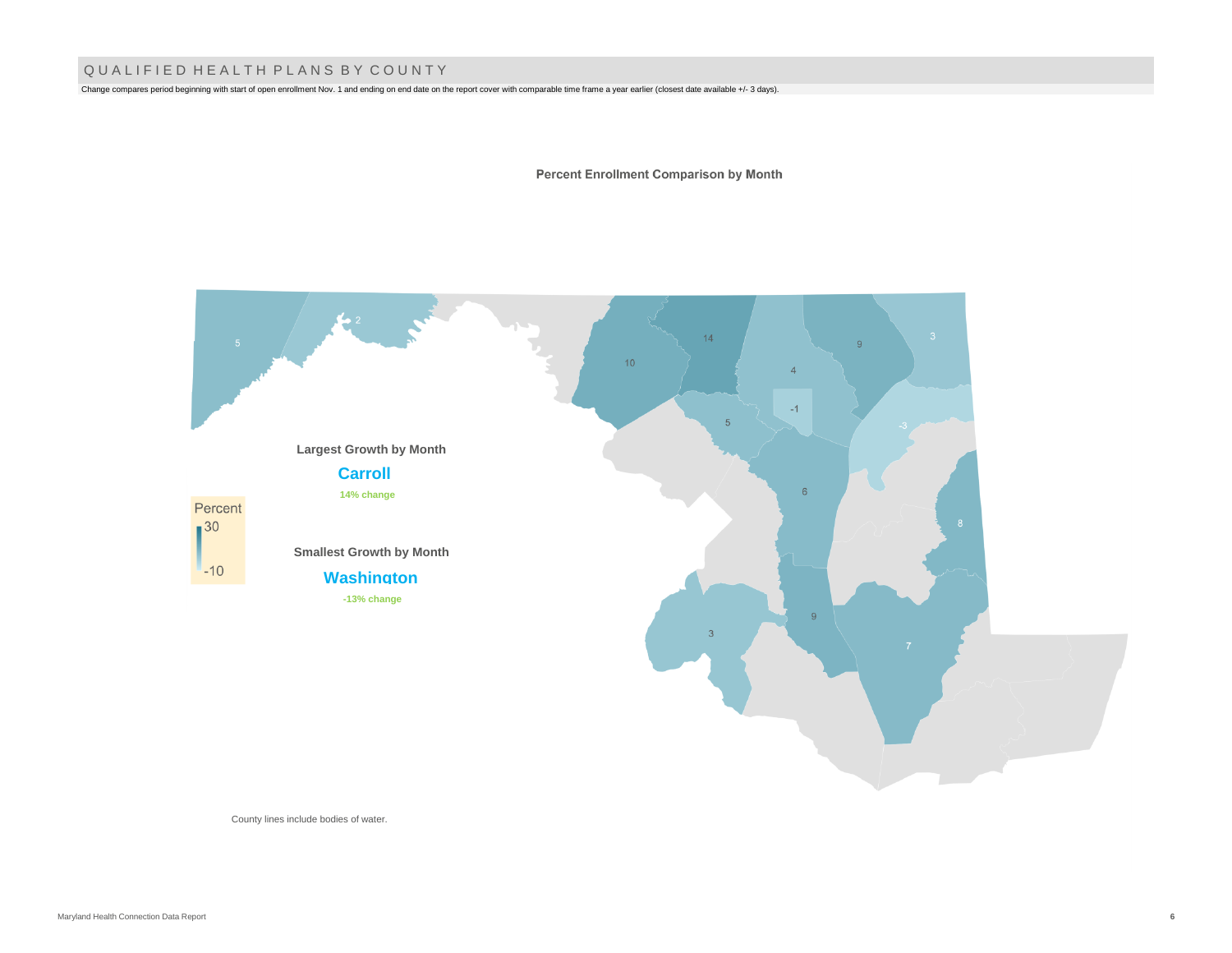### QUALIFIED HEALTH PLANS RACE AND ETHNICITY

Period is from start of open enrollment Nov. 1 to the end date on report cover.



**Enrollment Percentages by Race by County**

**Hispanic Enrollment as a % of Total**

Race/ethnicity is reported voluntarily.

Individuals reporting voluntarily as Hispanic by ethnicity are also counted under race as they reported it.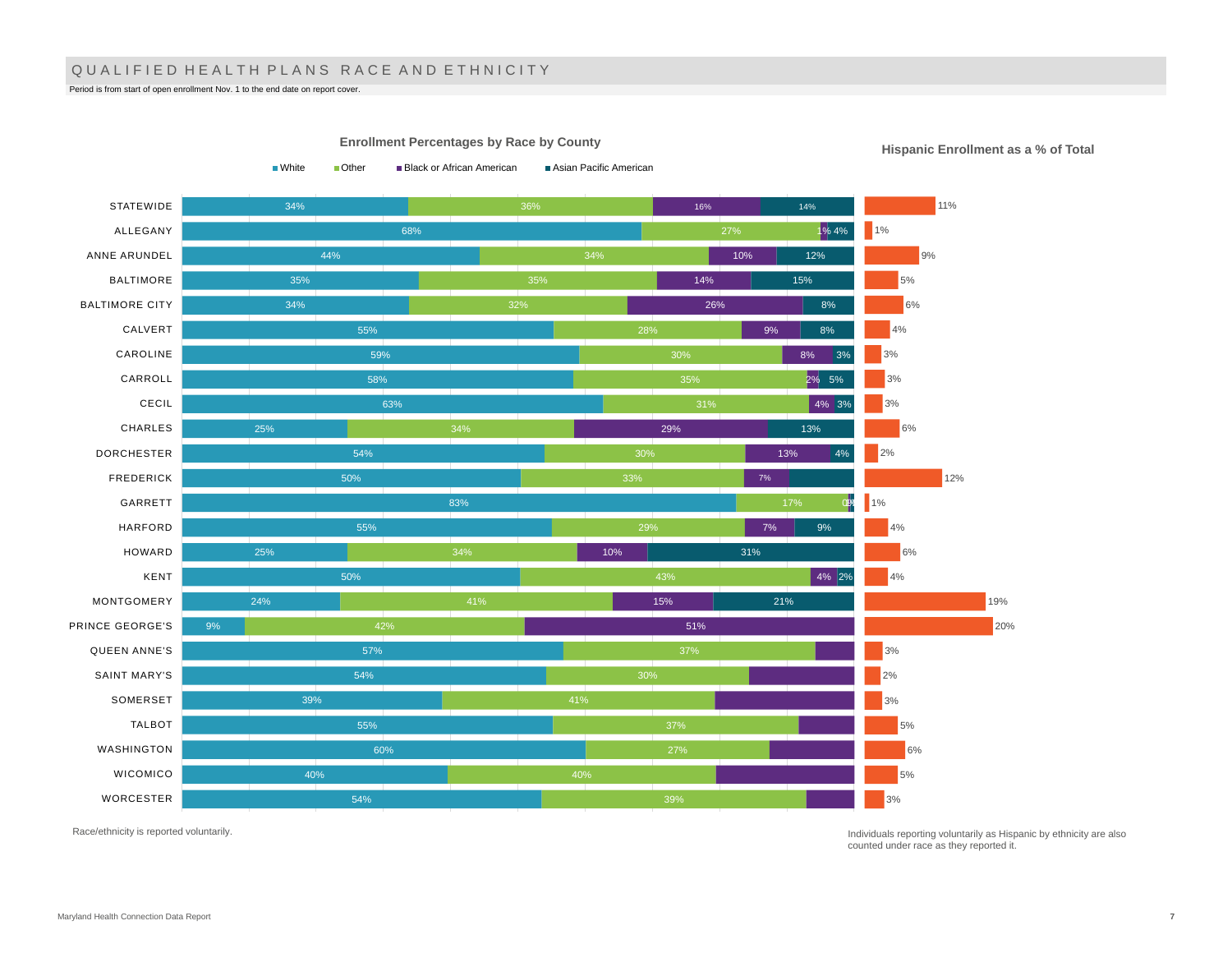Change compares enrollment on DATE OF report cover with one year earlier.

#### Percent Enrollment Comparison by Month



County lines include bodies of water.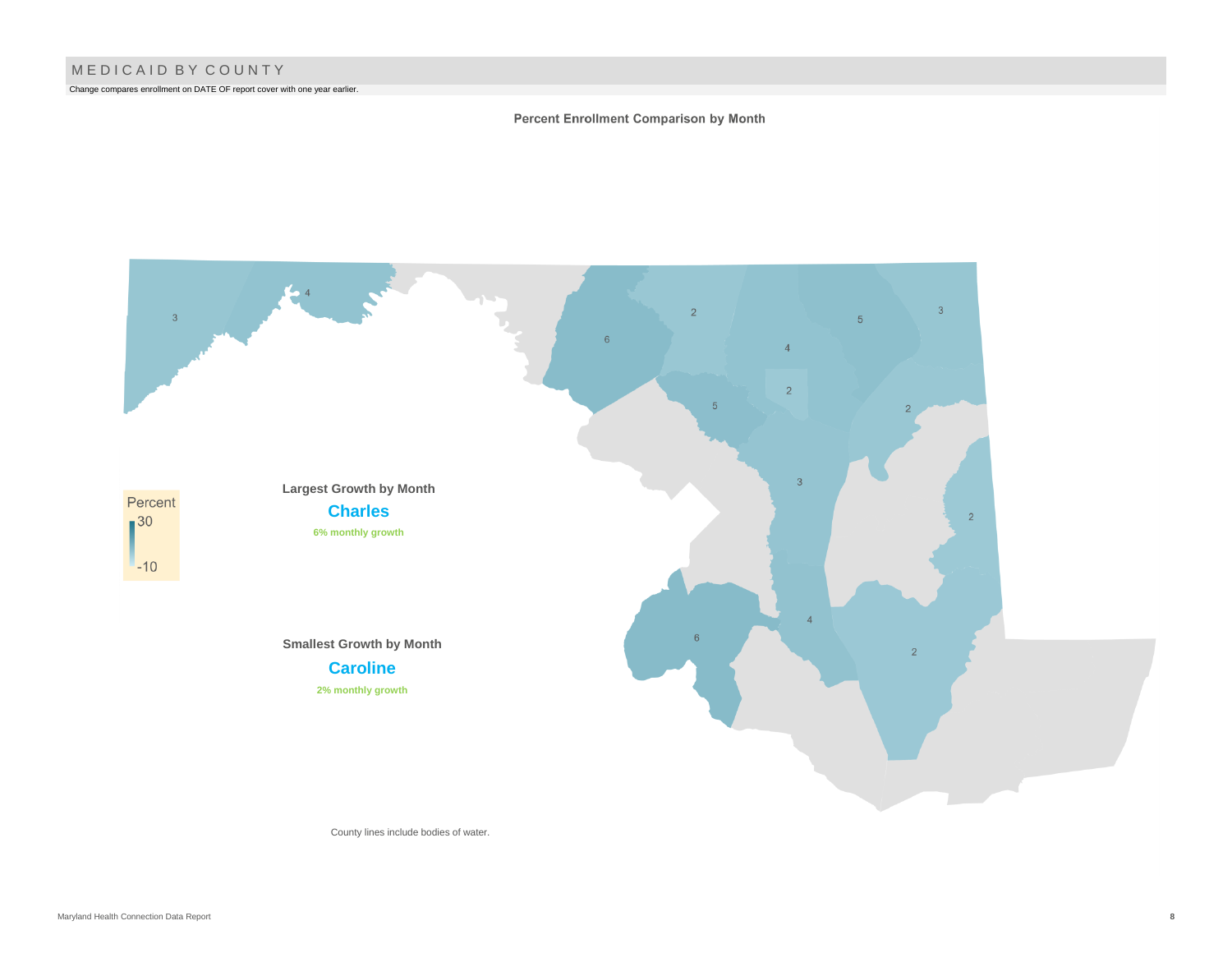# MEDICAID RACE AND ETHNICITY

Enrollment as of date on report cover..



**Enrollment Percentages by Race by County**

**Hispanic Enrollment as % of Total**

Race/ethnicity is reported voluntarily.

Individuals reporting voluntarily as Hispanic by ethnicity are also counted under race as they reported it.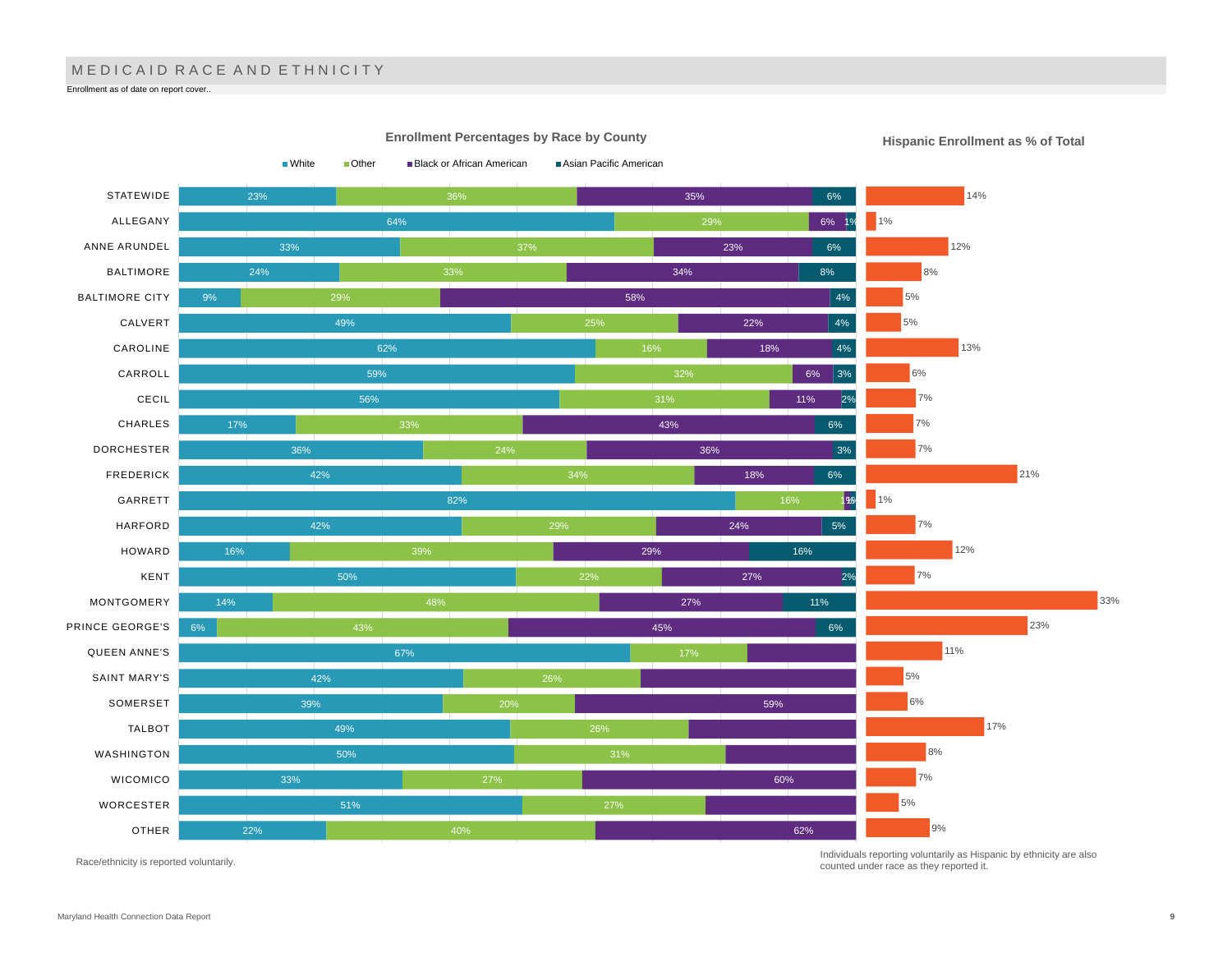#### DENTAL HE A L TH PLANS SELECTIONS

Period is from start of open enrollment Nov. 1 to the end date on report cover.

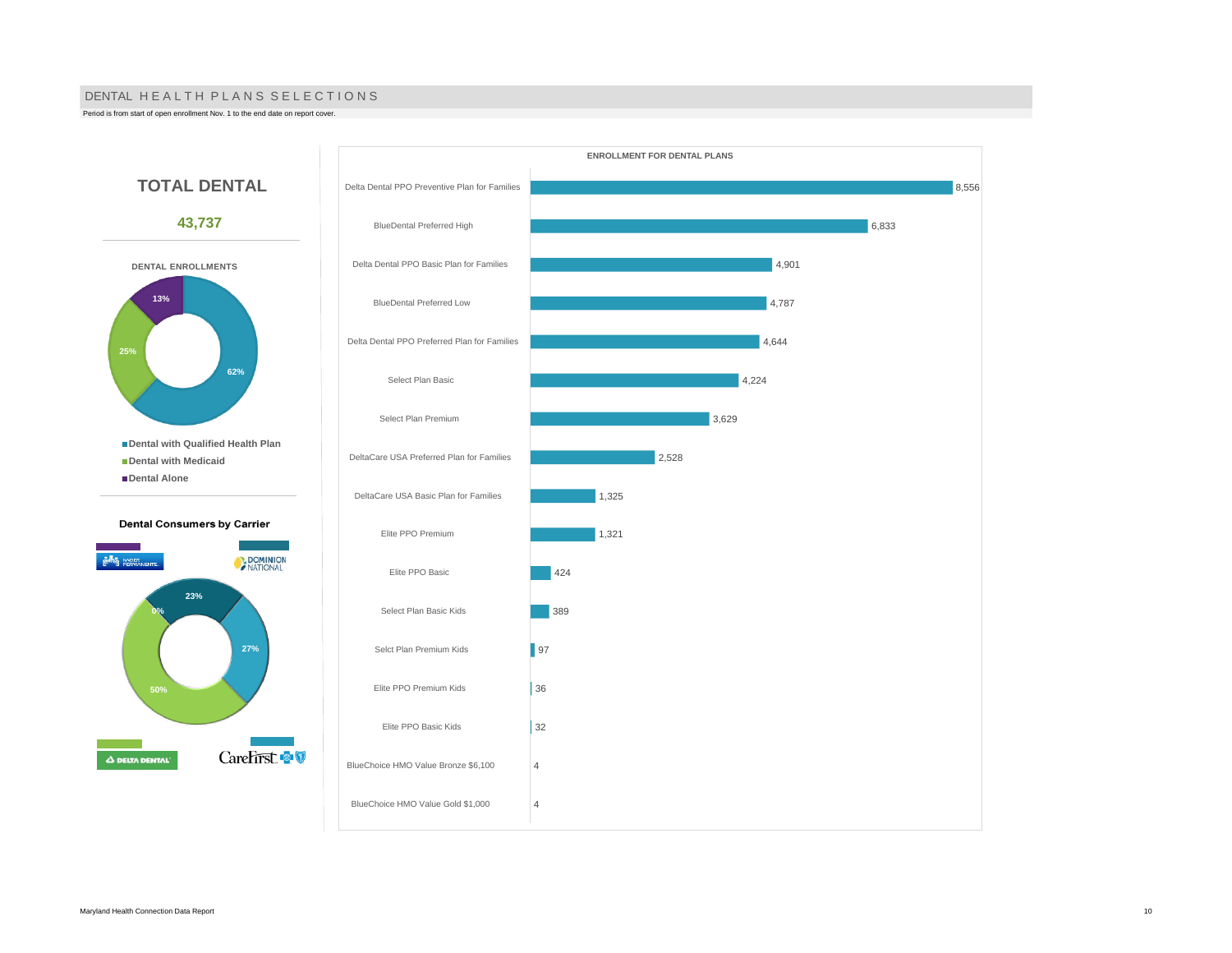## SMALL BUSINESS HEALTH OPTIONS PROGRAM (SHOP) ENROLLMENT

SHOP enrollments, which continue year-round, are as of October 2021

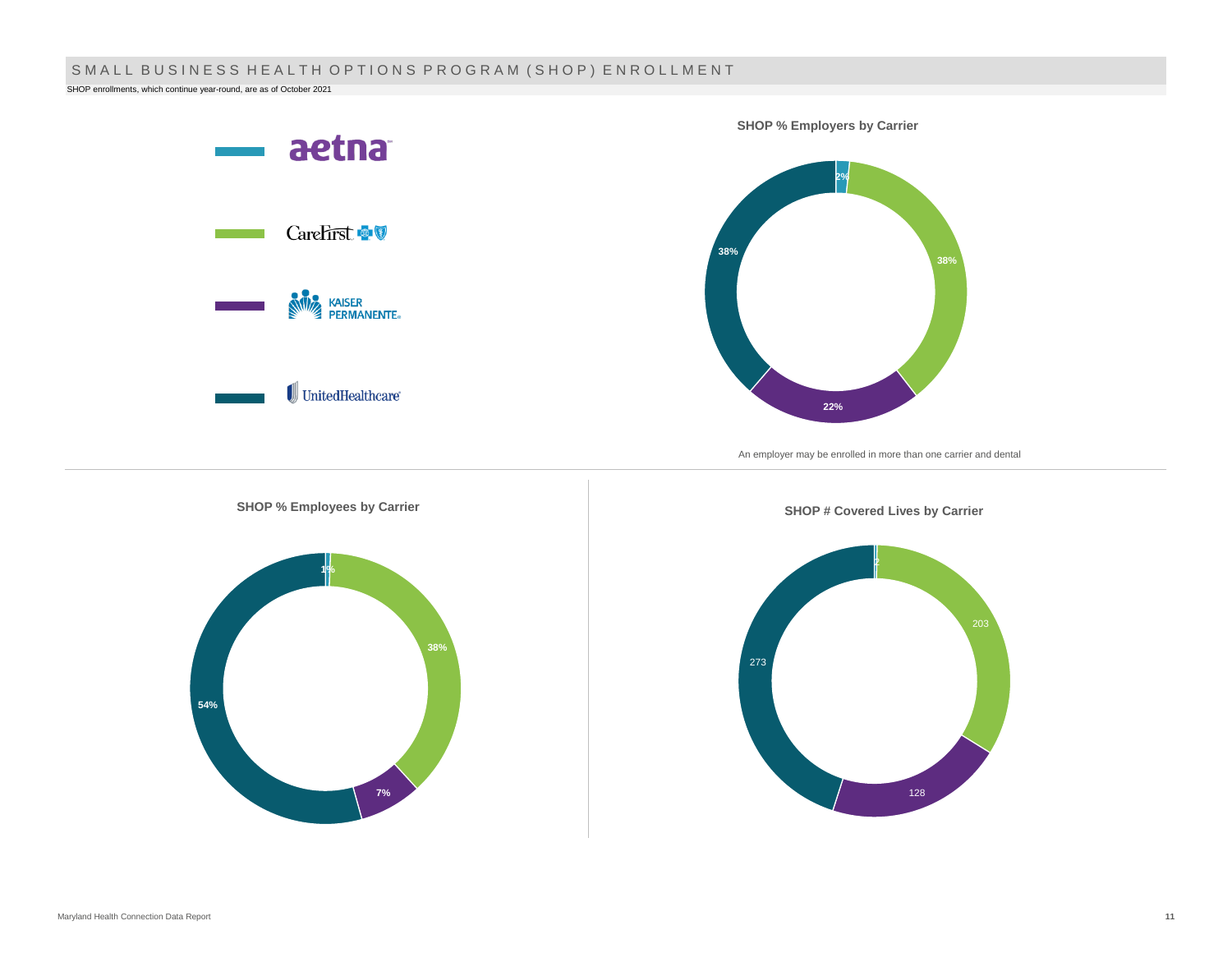# CONSUMER ASSISTANCE

Change compares period from start of open enrollment Nov. 1 to the end date on report cover with comparable time frame a year earlier (closest date available +/- 3 days).



 $MCHP$   $M$   $M$   $QHP$ 



6,277